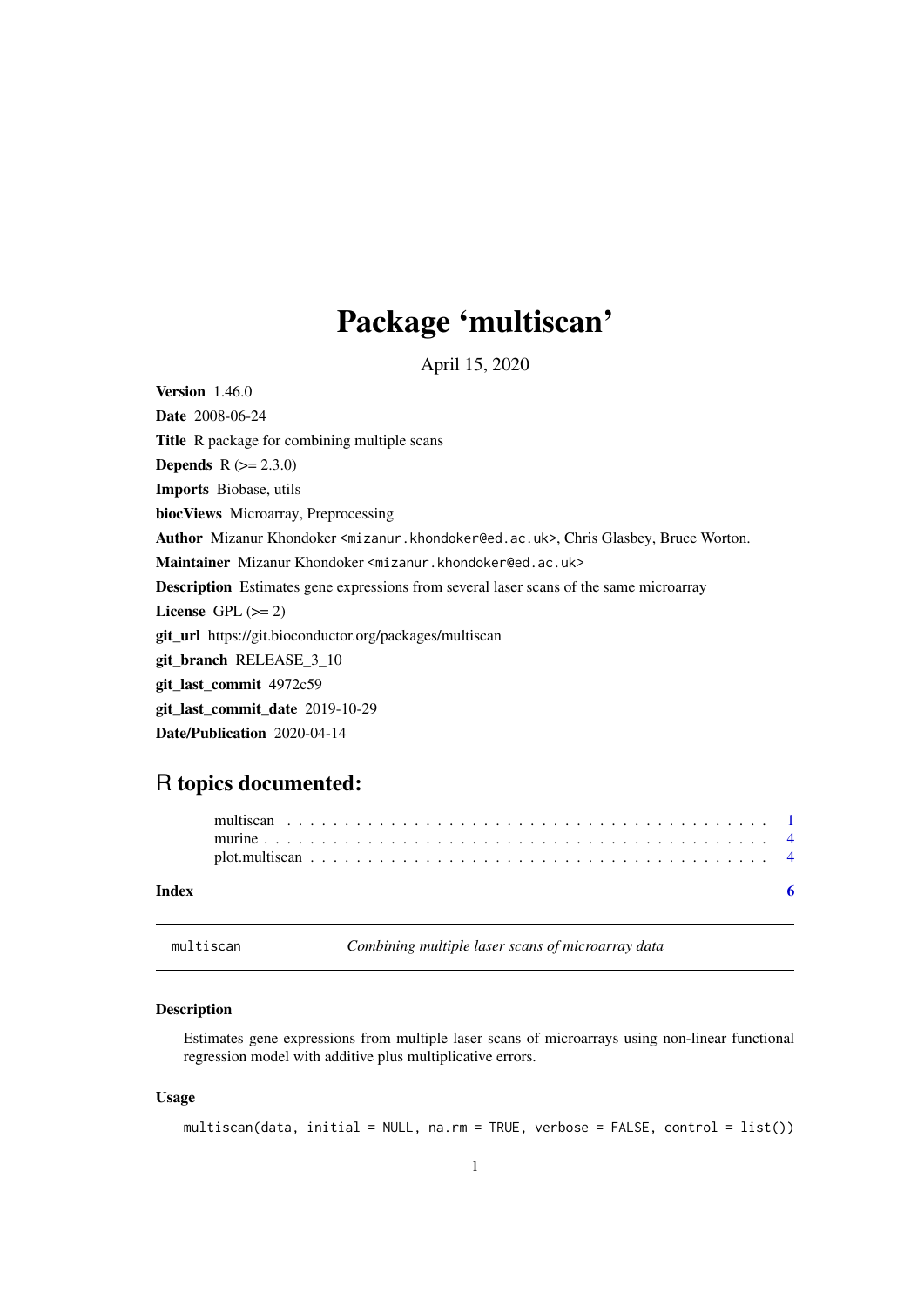#### <span id="page-1-0"></span>Arguments

| data    | A numeric matrix or data frame containing the intensity data of a single microar-<br>ray scanned at multiple (two or more) scanner settings. For dual channel arrays,<br>multiscan should be run on each channel of data separately. The number of<br>rows (n) is equal to the number of spots/probes on the array, and the number of<br>columns (m) equals the number of scans. Columns will be arranged in order of<br>scanner's sensitivity before fitting the model. Replicated probes on the array are<br>treated as individual spots. |
|---------|---------------------------------------------------------------------------------------------------------------------------------------------------------------------------------------------------------------------------------------------------------------------------------------------------------------------------------------------------------------------------------------------------------------------------------------------------------------------------------------------------------------------------------------------|
| initial | A vector of length $m+2$ to be used as initial values for the scanning effects<br>$(\beta_2, \dots, \beta_m)$ and scale $(\sigma_1, \sigma_2, \nu)$ parameters. If it is NULL (default), the ini-<br>tial values are determined from the data.                                                                                                                                                                                                                                                                                              |
| na.rm   | Logical. Should missing values be removed? Defaults to TRUE.                                                                                                                                                                                                                                                                                                                                                                                                                                                                                |
| verbose | Logical. If TRUE, some intermediate results are printed as the iteration proceeds.                                                                                                                                                                                                                                                                                                                                                                                                                                                          |
| control | A list of control parameters. See 'Details'.                                                                                                                                                                                                                                                                                                                                                                                                                                                                                                |

#### Details

The function implements the method of Khondoker *et. al.* (2006) for combining multiple laser scans of microarrays. This function is computationally slow and memory-intensive. That is due to the nested iteration loops of the numerical optimization of the likelihood function involving a large number  $(n + m + 2)$  of parameters. The optimization uses an alternating algorithm with the Nelder-Mead simplex method (Nelder and Mead, 1965) in the inner loops. The function multiscan directly uses the C function nmmin, the internal code used in the general-purpose optimization tool [optim](#page-0-1), for implementing the Nelder-Mead simplex method. For large data sets with many tens of thousands of probes, it is recommended to consider first fitting the model using a random subset (e.g. 10,000 rows) of the data matrix, and then using the estimated scanning effects and scale parameters obtained as initial values for fitting the model to the full data set.

The control is a list of arguments. The users can change/supply any of the following components:

- trace Indicator ( $\theta$  or 1) of tracing information of Nelder-Mead algorithm. If 1, tracing information on the progress of the optimization is produced. Because Nelder-Mead may be callled thousands of times during the estimation process, setting trace = 1 will print too much information very rapidly, which may not be useful. Defaults to 0.
- gmaxit The maximum number of global iterations. Defaults to 150.
- maxit The maximum number of Nelder-Mead iterations. Defaults to 5000.
- reltol Relative convergence tolerance of Nelder-Mead. The algorithm stops if it is unable to reduce the value by a factor of reltol  $\star$  (abs(val) + reltol) at a step. Defaults to 1e-5.
- globaltol Convergence tolerance of the outer (alternating) iteration. The estimation process converges if the gain in loglikelihood from one complete cycle of the outer iteration is less than globaltol. Defaults to 1e-10.
- alpha, beta, gamma Scaling parameters for the Nelder-Mead method. alpha is the reflection factor (default 1.0), beta the contraction factor (0.5) and gamma the expansion factor (2.0).

#### Value

Returns an object of class multiscan with components

| call | The call of the multiscan function.                                           |
|------|-------------------------------------------------------------------------------|
| beta | A vector of length m containing the maximum likelihood estimates of the scan- |
|      | ning effects, the first component fixed at 1.                                 |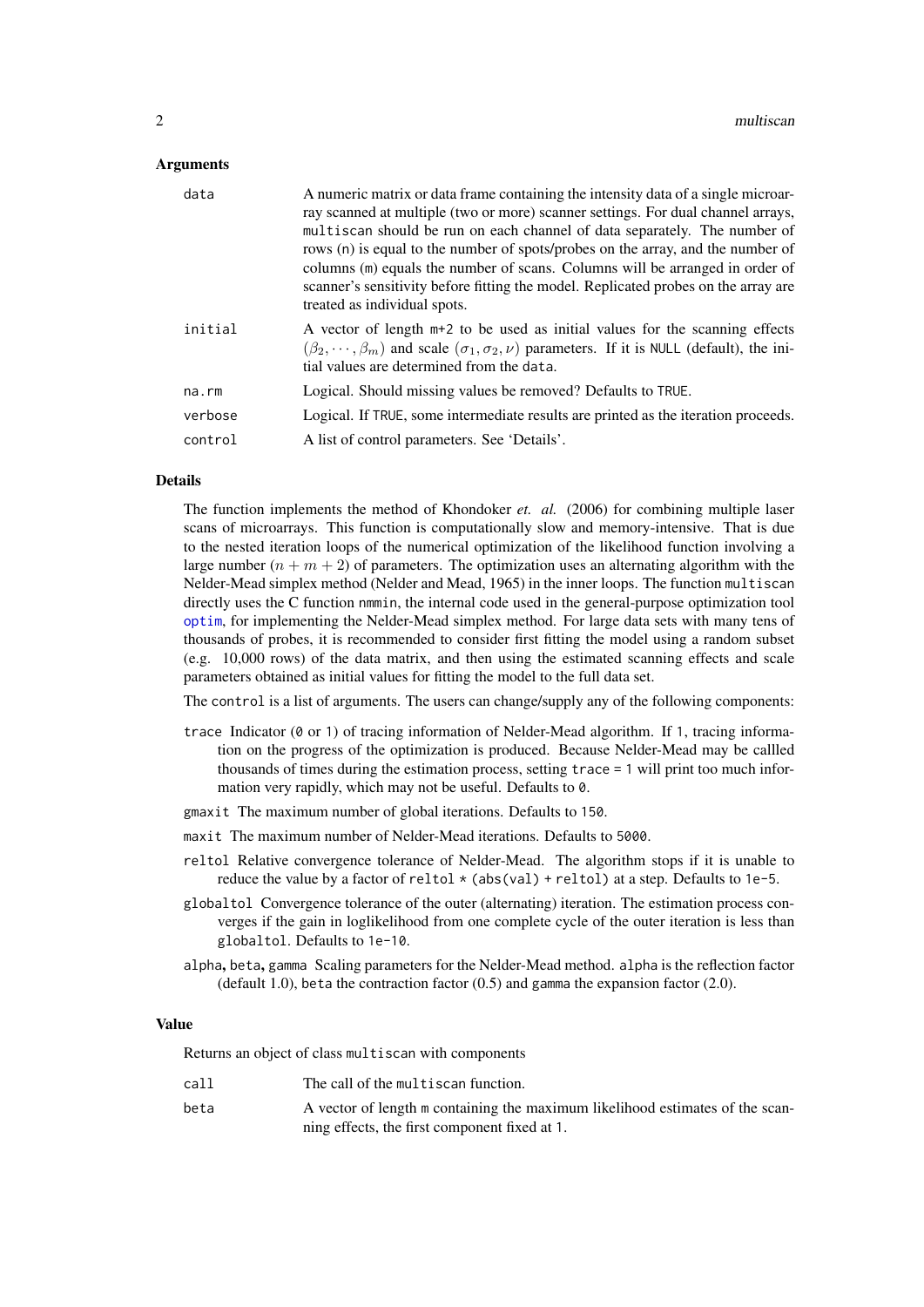#### multiscan 3

| scale               | A vector of length 3 containing the maximum likelihood estimates of the scale<br>parameters $\sigma_1$ , $\sigma_2$ , and $\nu$ .                                                                                                                                                                                                                                                                                                                         |  |  |  |  |
|---------------------|-----------------------------------------------------------------------------------------------------------------------------------------------------------------------------------------------------------------------------------------------------------------------------------------------------------------------------------------------------------------------------------------------------------------------------------------------------------|--|--|--|--|
| mu                  | A vector of length n containing the estimated gene expressions.                                                                                                                                                                                                                                                                                                                                                                                           |  |  |  |  |
| data                | A matrix of the input data with columns rearranged in order of scanner's sensi-<br>tivity.                                                                                                                                                                                                                                                                                                                                                                |  |  |  |  |
| fitted              | A matrix of the fitted model on the data.                                                                                                                                                                                                                                                                                                                                                                                                                 |  |  |  |  |
| sdres               | A matrix of the standardised residuals.                                                                                                                                                                                                                                                                                                                                                                                                                   |  |  |  |  |
| outerit             | Number of global iterations completed.                                                                                                                                                                                                                                                                                                                                                                                                                    |  |  |  |  |
| gconv, conv, convmu |                                                                                                                                                                                                                                                                                                                                                                                                                                                           |  |  |  |  |
|                     | Integer convergence codes.                                                                                                                                                                                                                                                                                                                                                                                                                                |  |  |  |  |
|                     | gconv Indicator of global convergence. 0 indicates successful convergence, 1<br>indicates premature termination.                                                                                                                                                                                                                                                                                                                                          |  |  |  |  |
|                     | conv Convergence codes for the Nelder-Mead simplex method in the last global<br>iteration while updating scanning effects and scale parameters. 0 for suc-<br>cessful convergence, 1 indicates that the iteration limit maxit had been<br>reached, 10 indicates degeneracy of the Nelder-Mead simplex method.                                                                                                                                             |  |  |  |  |
|                     | convmu Convergence codes for the Nelder-Mead simplex method in the last<br>global iteration while updating the gene expression parameters. This is an<br>integer vector of length n where each component takes the value 0, 1, or 10<br>depending on whether the Nelder-Mead simplex method successfully con-<br>verged, reached iteration limit maxit or produced degeneracy respectively<br>while updating the corresponding gene expression parameter. |  |  |  |  |
| outerit             | Number of global iterations completed.                                                                                                                                                                                                                                                                                                                                                                                                                    |  |  |  |  |
| loglf               | Value of the loglikelihood function at convergence ( $gconv=0$ ). NA if not con-<br>verged (gconv=1).                                                                                                                                                                                                                                                                                                                                                     |  |  |  |  |

#### References

Khondoker, M. R., Glasbey, C. A. and Worton, B. J. (2006). Statistical estimation of gene expression using multiple laser scans of microarrays. *Bioinformatics* 22, 215–219.

Nelder, J. A. and Mead, R. (1965). A simplex method for function minimization. *The Computer Journal* 7 308–313.

#### See Also

A web interface, created by David Nutter of Biomathematics & Statistics Scotland (BioSS), based on the original Fortran code written by Khondoker et al. (2006) is available at http://www.bioss.ac.uk/ktshowcase/create.c Although it uses the same algorithm, results from the web interface may not be exactly identical to that of multiscan as it uses a different (non-free IMSL routine) implementation of Nelder-Mead simplex.

#### Examples

```
## load the multiscan library
library(multiscan)
## load the murine data set included in multiscan package
data(murine)
murine[1:10, ] ## see first few rows of data
```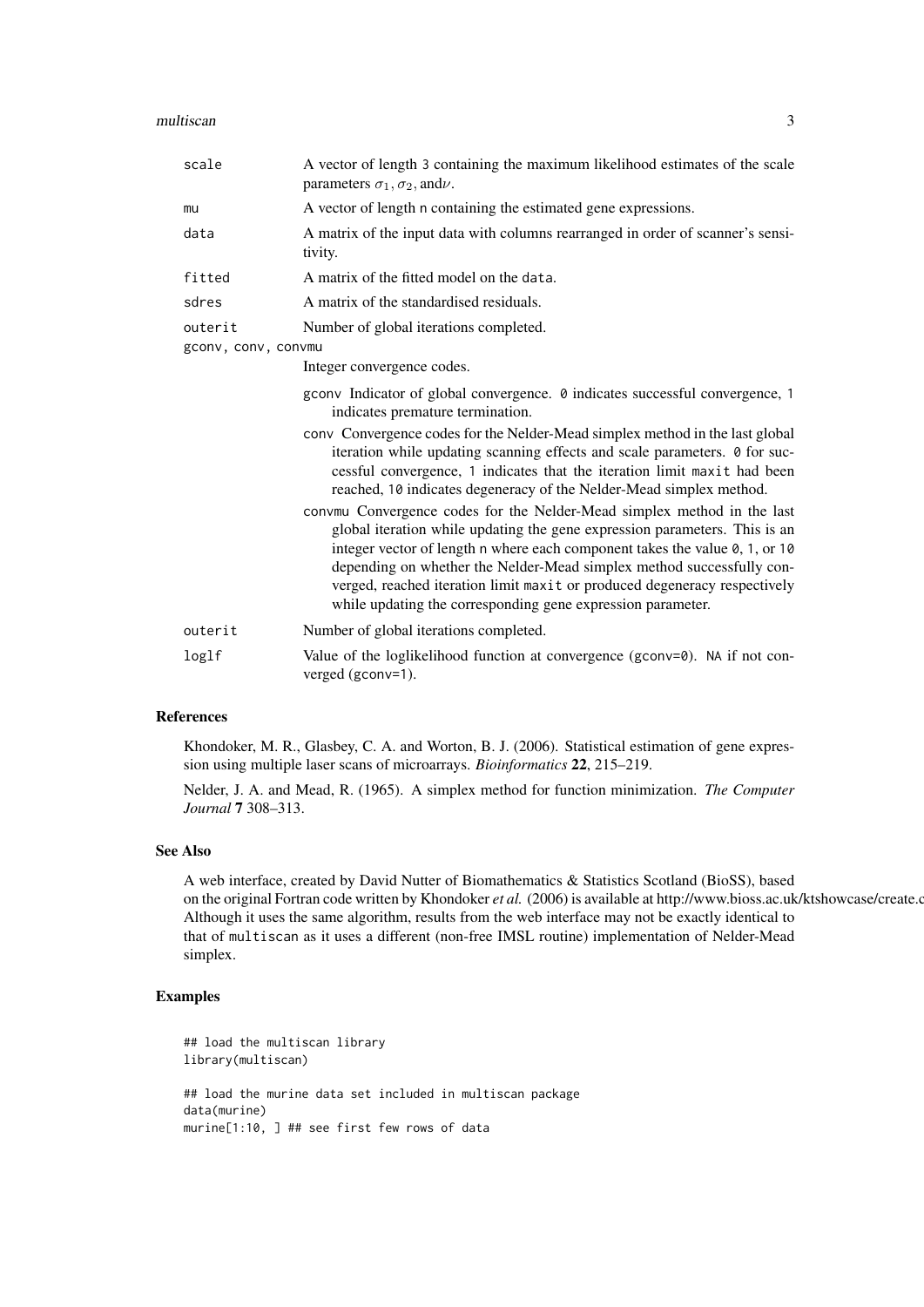```
## fit the model on murine data with default options
fit <- multiscan(murine)
fit
## plot the fitted model
plot(fit)
## get the estimated gene expressions
gene.exprs <- fit$mu
## see more details as iteration progresses
fit1 <- multiscan(murine, verbose = TRUE)
fit<sub>1</sub>
```
murine *A subset of murine macrophage gene expression data from Khondoker et al.(2006).*

#### Description

This data set contains a subset of 1000 rows of murine macrophage array1 data (Khondoker *et al.*, 2006). The data set has 4 columns corresponding to 4 laser scans of one channel of a microarray scanned at four different scanner settings. This data set is used in an example to illustrate the use of multiscan package.

#### Usage

data(murine)

#### Format

A 1000 by 4 data frame.

#### References

Khondoker, M. R., Glasbey, C. A. and Worton, B. J. (2006). Statistical estimation of gene expression using multiple laser scans of microarrays. *Bioinformatics* 22, 215–219.

plot.multiscan *Plot fitted model and standardised residuals for a multiscan object*

#### Description

This function provides plots for fitted model and standardised residual for [multiscan](#page-0-2) fitted objects.

#### Usage

```
## S3 method for class 'multiscan'
plot(x, residual=FALSE,...)
```
<span id="page-3-0"></span>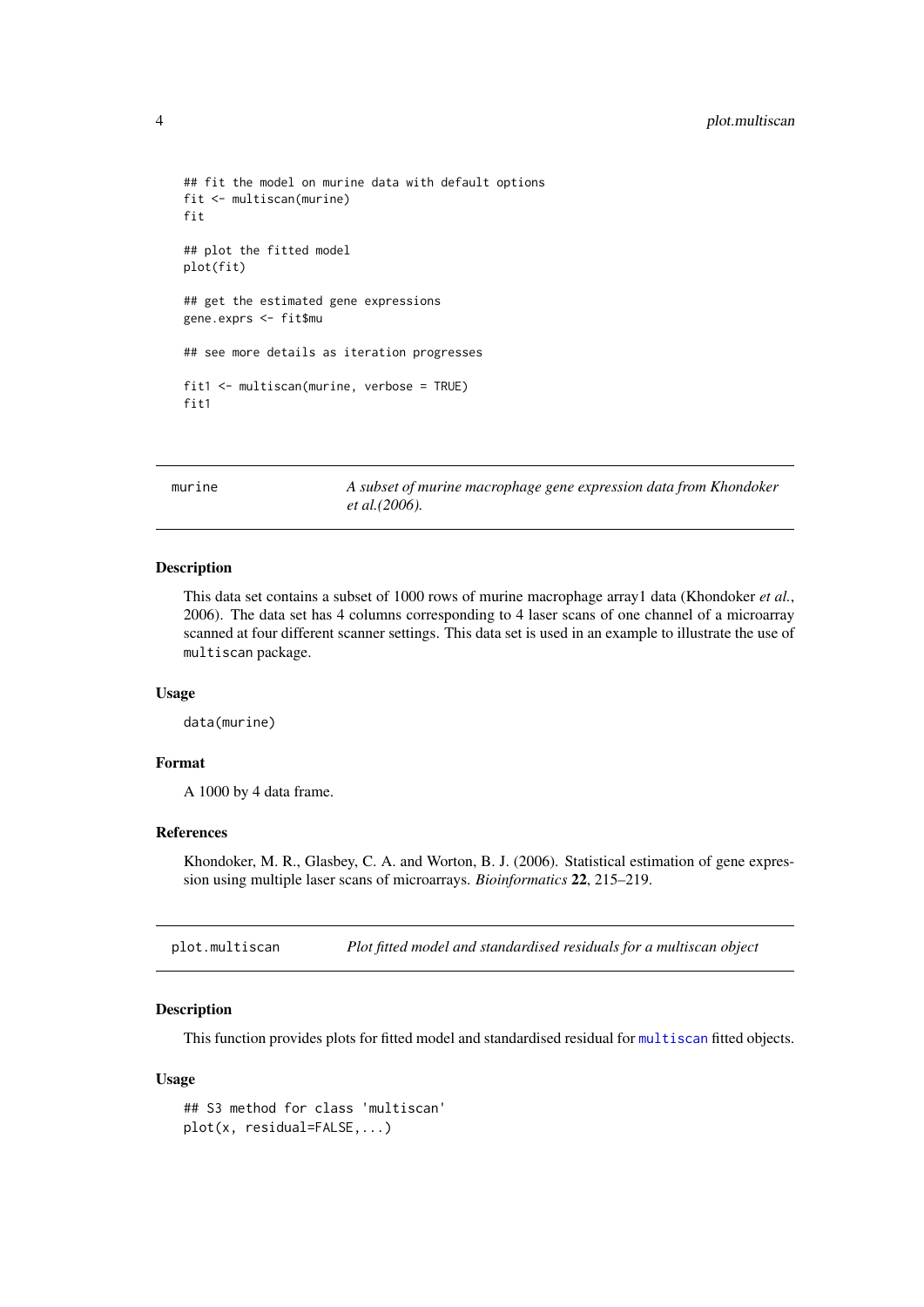#### <span id="page-4-0"></span>plot.multiscan 5

#### Arguments

| $\mathsf{x}$            | a multiscan fitted object.                                                                |
|-------------------------|-------------------------------------------------------------------------------------------|
| residual                | Logical. Should residuals be plotted instead of the fitted model?. Defaults to<br>FAI SF. |
| $\cdot$ $\cdot$ $\cdot$ | Further arguments passed to the plot function.                                            |

#### Details

Fitted model on the input data, after rescaling by the corresponding scanning effects, is plotted against the estimated gene expressions. Standardised residuals for each scan of data are plotted against the rank of estimated gene expressions.

#### Value

Returns either one plot of the fitted model (residual=FALSE) on the input data or m plots of the residuals (residual=TRUE) corresponding to each scan of data.

#### References

Khondoker, M. R., Glasbey, C. A. and Worton, B. J. (2006). Statistical estimation of gene expression using multiple laser scans of microarrays. *Bioinformatics* 22, 215–219.

#### See Also

[multiscan](#page-0-2)

#### Examples

data(murine)

fit<-multiscan(murine)

## plot the fitted model

plot(fit)

## plot the residuals

```
op<-par(mfrow=c(2,2))
plot(fit, residual=TRUE)
par(op)
```